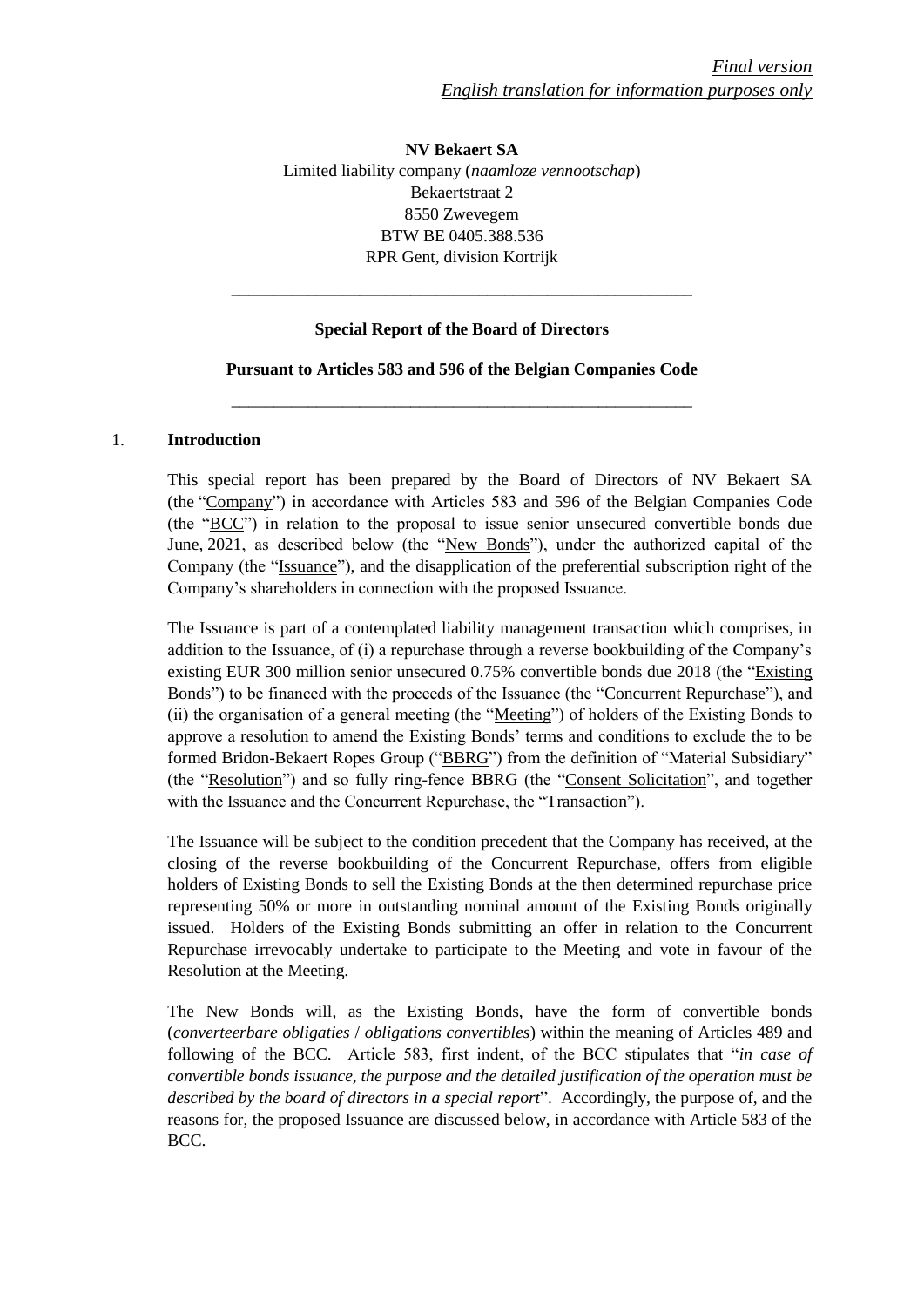It is contemplated that the New Bonds will be offered solely to qualified investors in Belgium and elsewhere, but outside of the United States, in a private placement by means of an accelerated book-building procedure organized by a syndicate of banks. In order to permit such offering, the preferential subscription right of the Company's shareholders set forth in Articles 592 and following of the BCC will be disapplied. Article 596, second indent, of the BCC stipulates that in case of disapplication or limitation of the preferential subscription right, "*the board must justify its proposal in a detailed report on, in particular, the price of the issuance and the financial consequences of the transaction for the shareholders*". Accordingly, the contemplated disapplication of the preferential subscription right, as well as the proposed conversion price of the New Bonds and the financial consequences for existing shareholders of the Company are discussed below, in accordance with Article 596 of the BCC.

As required by Article 596 of the BCC, the Statutory Auditor of the Company will issue a special report. This report must be read in conjunction with the Statutory Auditor's special report.

## 2. **Description of the proposed Issuance**

The Board of Directors proposes to issue New Bonds up to an aggregate principal amount of approximately EUR 380 million under the authorized capital of the Company.

The Board of Directors intends to offer the New Bonds to a broad range of qualified investors in Belgium (which could include holders of Existing Bonds) and elsewhere, but outside of the United States, in a private placement by means of an accelerated book-building procedure. The private placement and book-building procedure will be organized by a syndicate of banks that has been appointed for this purpose by the Company. In order to allow such private placement and book-building procedure, the preferential subscription right of the Company's shareholders will necessarily have to be disapplied.

In order to mitigate dilution for existing shareholders upon conversion of the New Bonds, the Board of Directors intends where possible, to repay the principal amount of the New Bonds in cash and, if the then prevailing share price is above the conversion price, pay the upside in existing shares of the Company. The Company has initiated a share buyback program over the past few years. Currently, the Company owns 3,997,426 treasury shares (1,868,033 of which are specifically held in connection with the Existing Bonds), which will be sufficient to pay the difference between the conversion price and the prevailing share price upon conversion of the New Bonds and the Existing Bonds not tendered into the Concurrent Repurchase.

For information in relation to the terms and conditions of the New Bonds (the "Conditions"), reference is made to the latest draft of the Conditions attached as Annex A to this report, which remain subject to completion and amendment. The Conditions will be finalized at the end of the book-building procedure. The main terms of the New Bonds can be summarised, for information purposes, as follows:

(a) *Issuer*. The Company (NV Bekaert SA).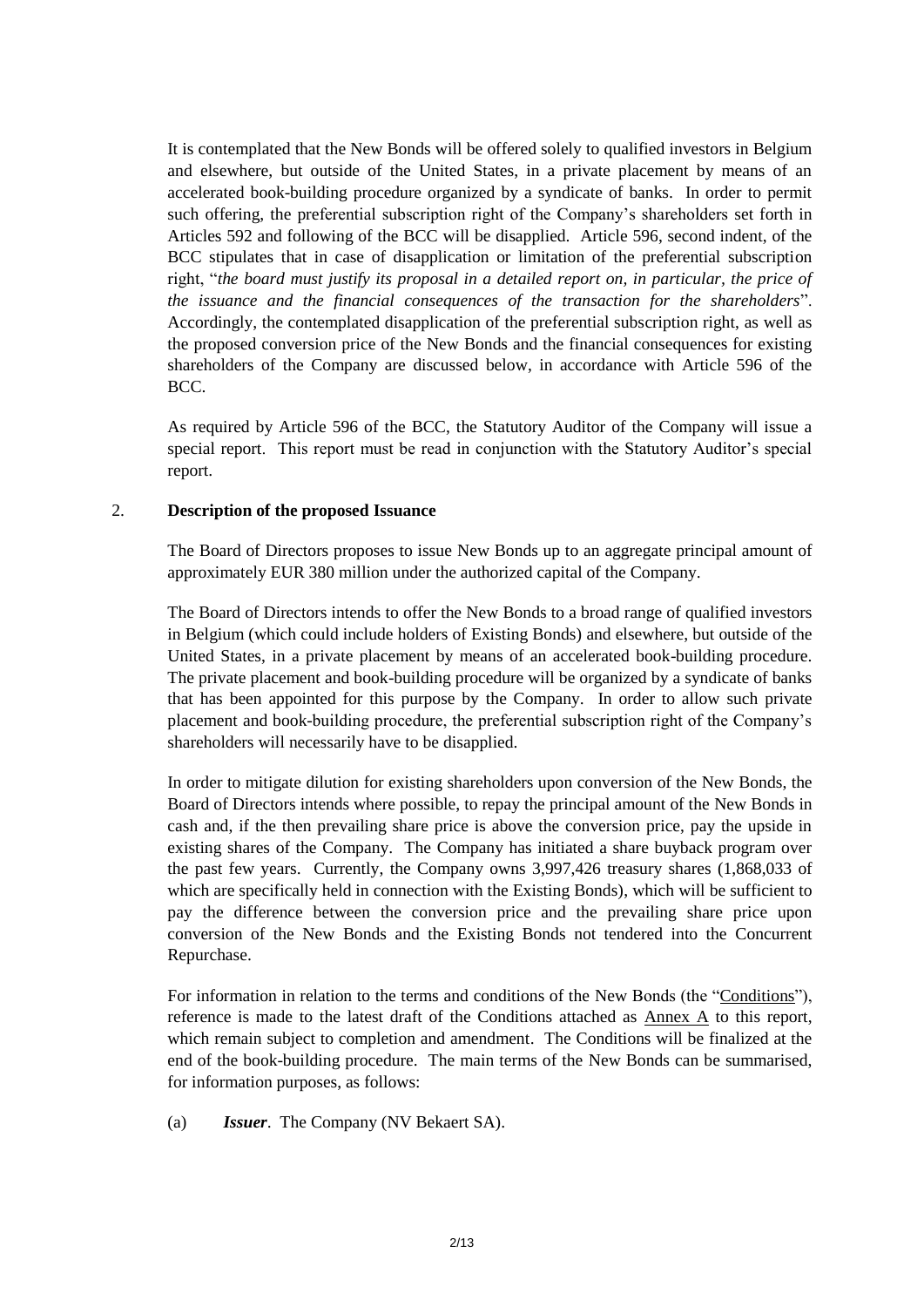- (b) *Maximum issue size*. Approximately EUR 380,000,000.00 in total, including a possible upsize option. Each New Bond will have a principal amount of EUR 100,000.00.
- (c) *Form of the Bonds*. The New Bonds will be in bearer form and will be represented by an original global bond which will be deposited with the National Bank of Belgium as operator of the securities settlement system (the "NBB-SSS").
- (d) *Final maturity date*. The New Bonds will have a term of approximately five years as of their issue.
- (e) *Interest.* The New Bonds will bear an interest at a rate which should be comprised between 0.00% and 0.75%, payable annually in June.
- <span id="page-2-0"></span>(f) *Conversion*. Each New Bond could be converted into new and/or existing shares of the Company on the basis of a conversion price which will be determined following the accelerated book-building procedure. The conversion price will be subject to customary adjustments, including in respect of dividend or other distributions made by the Company in relation to the Company's shares. The maximum number of shares of the Company to be issued upon conversion of one New Bond will be calculated as the fraction, (i) the numerator of which will be the principal amount of the New Bond (*i.e*., EUR 100,000.00), and (ii) the denominator of which will be the applicable conversion price.
- <span id="page-2-1"></span>(g) *Cash alternative election*. Upon delivery of a conversion notice by a bondholder, the Company will be able to elect to pay a cash alternative amount instead of delivering some or all of the shares.
- (h) *Redemption at the option of the Company*. The Company will in certain circumstances have the right to redeem the outstanding New Bonds, for example after approximately three years, if the volume weighted average price of the shares on each of not less than 20 dealing days within a period of 30 consecutive dealing days shall have been at least 130% of the conversion price in effect on each such dealing day.
- (i) *Redemption at the option of the bondholders upon a change of control*. The bondholders will have the right, at their option, to require the Company to redeem their outstanding New Bonds following the occurrence of a change of control over the Company if the Company's general shareholders' meeting has approved the terms of the New Bonds that are triggered by a change of control over the Company in accordance with Article 556 BCC.
- (j) *Early redemption*. If the Company's general shareholders' meeting has not approved the terms of the New Bonds that are triggered by a change of control over the Company in accordance with Article 556 BCC or the resolutions have not been filed with the clerk of the Commercial Court of Ghent, division Kortrijk, on or before a stated date the Company will have to redeem all but not some only of the New Bonds.
- (k) *Underlying shares*. The shares to be issued upon conversion of the New Bonds (if any) will have the same rights and benefits as, and rank *pari passu* in all respects with, the existing and outstanding shares of the Company at the moment of their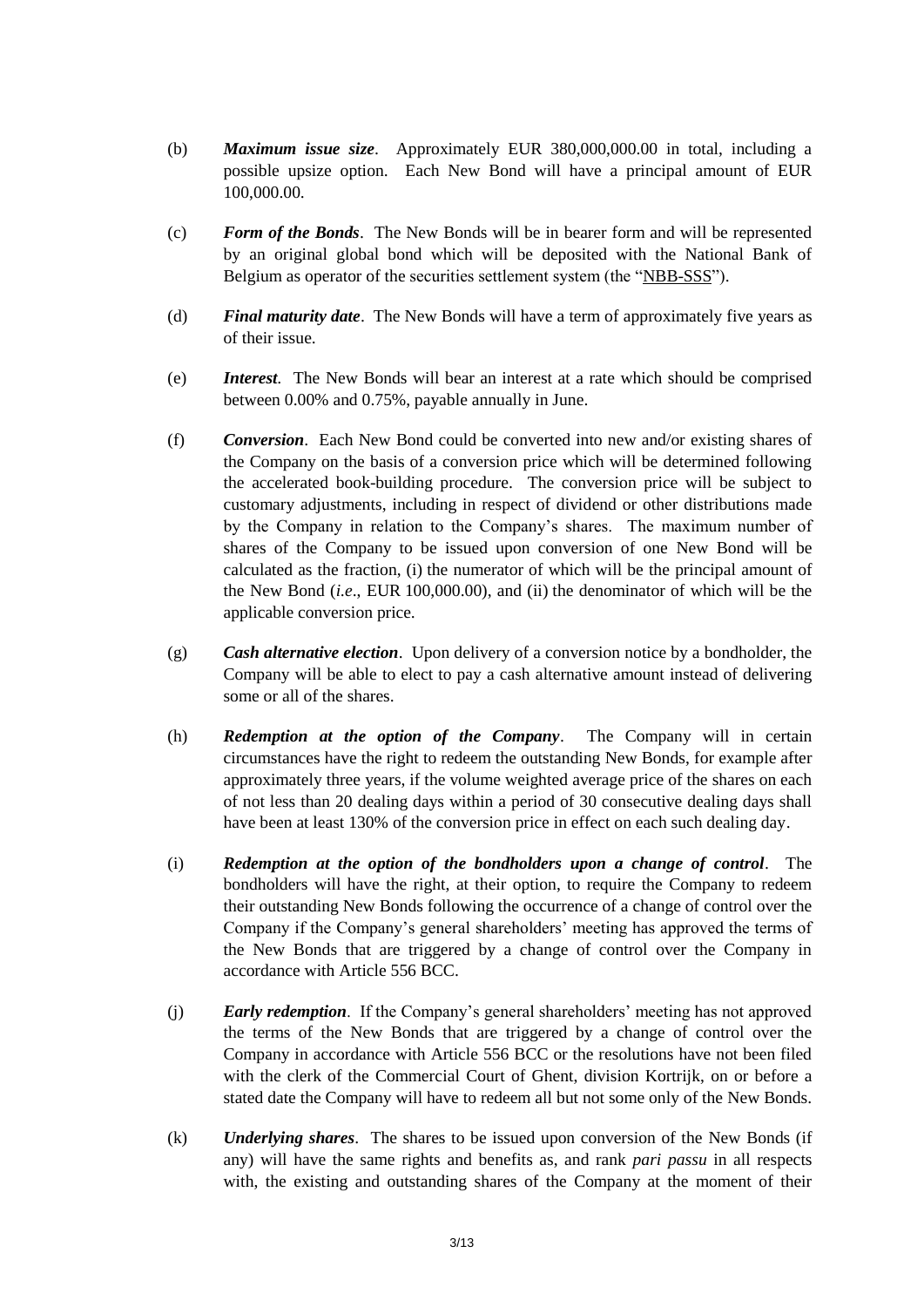issuance and will be entitled to distributions in respect of which the relevant record date or due date falls on or after the date of issue of the shares.

- (l) *Listing of the underlying shares*. The Company will undertake to obtain the listing of the underlying shares (if any) on Euronext Brussels as soon as reasonably practicable and no later than on the conversion of the New Bonds.
- (m) *Transferability of the New Bonds*. The New Bonds will be freely transferable.
- (n) *Listing of the New Bonds*. An application will be made to admit the New Bonds to trading on the Open Market segment (*Freiverkehr*) of the Frankfurt Stock Exchange, which is not a regulated market within the meaning of Article 2,  $3^{\circ}$  of the Belgian Law of August 2, 2002 on the supervision of the financial sector and on financial services. Such application will be made within three months following delivery of the New Bonds.
- (o) *Increase of the share capital of the Company*. If the New Bonds are converted into new shares, the Company's share capital will be increased.

For the avoidance of doubt, the exact parameters of the Issuance will be determined at a later stage by the Board of Directors and/or persons who have been authorized to do so, in accordance with the general principles of this special report.

# 3. **Issuance of the New Bonds under the authorized capital**

The Board of Directors proposes to issue the New Bonds under the authorized capital of the Company. The Board of Directors has been authorized by the shareholders' general meeting held on May 9, 2012 to increase the Company's registered capital in one or more times by an aggregate maximum amount of EUR 176,000,000.00. This authorization has been published in the Official Gazette (*Belgische Staatsblad* / *Moniteur belge*) on June 5, 2012 and is valid for five years after this date. So far, the Board of Directors has made use of its powers under the authorized capital in relation to the issuance of the Existing Bonds, for an amount of EUR 23,824,549.60. The available amount under the authorized capital is therefore EUR 152,175,450.40.

In accordance with Article 44 of the Company's Articles of Association and Article 605 of the BCC, the Board of Directors may effect a capital increase under the authorized capital by means of issuing convertible bonds and limit or disapply the preferential subscription right of the Company's shareholders. The Issuance may therefore be decided by the Board of Directors under the authorized capital of the Company.

The Board of Directors believes that the use of the authorized capital of the Company for purposes of the Issuance will, in the interests of the Company, provide flexibility in the execution of the placement and reduce the time to market the New Bonds, thus enabling the Company to seize optimum market conditions.

# <span id="page-3-0"></span>4. **Reasons for the proposed Issuance**

The net proceeds of the Issuance are intended to be used by the Company to repurchase Existing Bonds pursuant to the contemplated Concurrent Repurchase. Should the proceeds of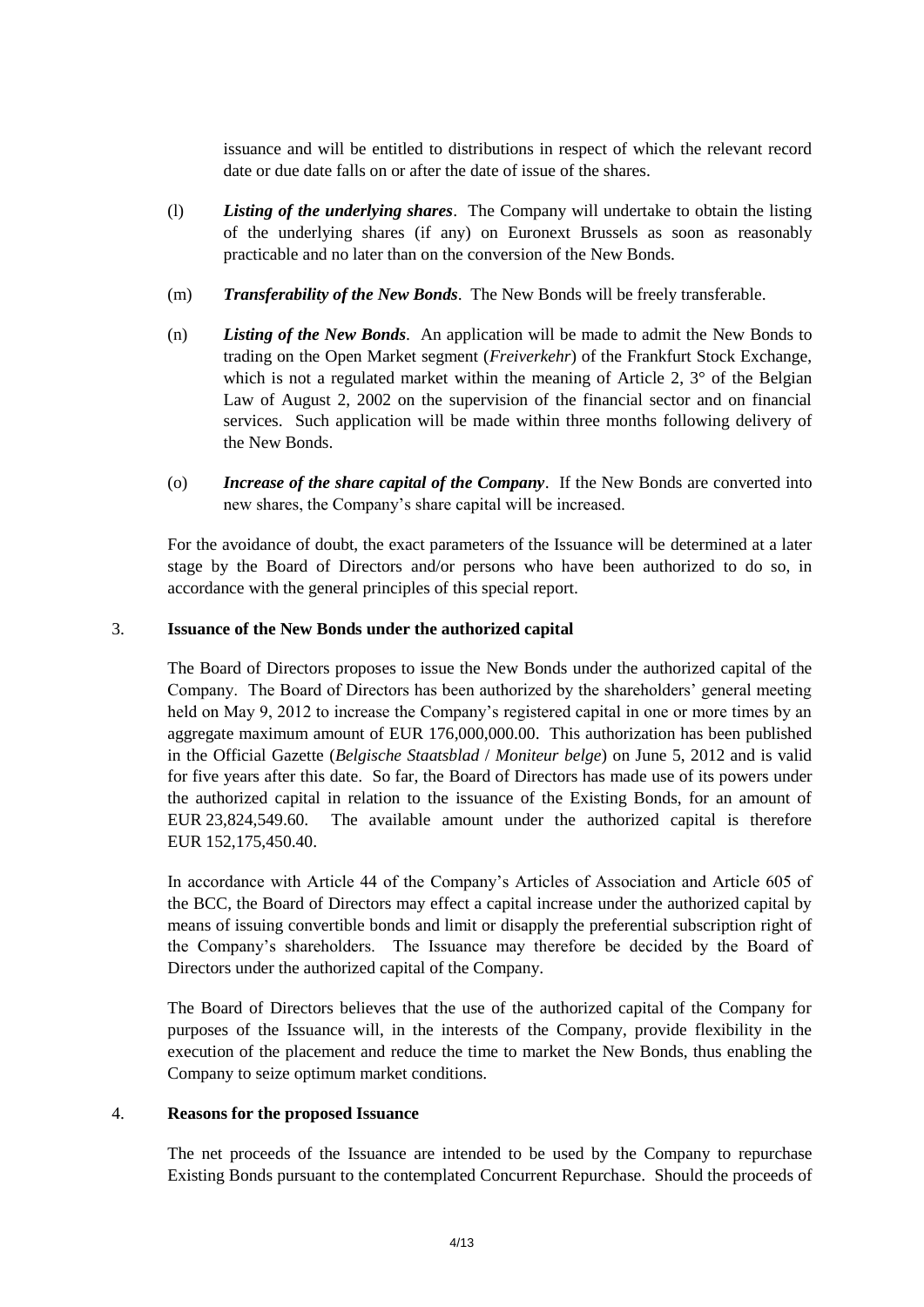the Issuance exceed the amounts due in connection with the Concurrent Repurchase, any remaining proceeds will be used by the Company to strengthen its balance sheet liquidity as well as to fund future internal and external growth, consistent with its strategy.

The New Bonds will have a longer maturity, bear a lower interest rate and have a substantially higher conversion price compared to the Existing Bonds. Its terms will further have a more flexible "Material Subsidiary" definition fully ring-fencing BBRG and thus excluding that a default of BBRG under its financing arrangements would trigger a default under the terms and conditions of the New Bonds and the New Bonds becoming due and payable upon demand.

Considering current market opportunities resulting in more favourable terms for the New Bonds compared to the Existing Bonds, the extension of the Company's debt maturity profile, the flexibility offered by the Issuance and the alternative sources of funding in terms of cost and maturities currently available to the Company, the Board of Directors is of the opinion that the contemplated Issuance will be in the interest of the Company. The Board of Directors also underlines the flexibility offered by the proposed offering's structure, which is expected to include an upsize option that will enable the Company to adjust the size of the Issuance to the market conditions existing upon issuance of the New Bonds and to the number Existing Bonds tendered into the Concurrent Repurchase.

## 5. **Disapplication of the preferential subscription right**

In connection with the Issuance, the Board of Directors proposes to disapply the preferential subscription right of existing shareholders set forth in Articles 596 and following of the BCC. The Issuance is therefore subject to the conditions and formalities set forth in the BCC for the disapplication or limitation of the preferential subscription right. The Board of Directors is authorized to disapply the preferential subscription right of existing shareholders in accordance with Article 44 of the Company's Articles of Association when issuing convertible bonds under the Company's authorized capital. The Board of Directors considers that such disapplication is in the interest of the Company for the reasons indicated below.

The New Bonds will be placed by a syndicate of banks appointed by the Company, with qualified investors in Belgium and elsewhere, but outside of the United States, following an accelerated book-building procedure. An application will be made to admit the New Bonds to trading on the Open Market segment (*Freiverkehr*) of the Frankfurt Stock Exchange. Therefore, it is proposed that the preferential subscription right of the existing shareholders be disapplied for the benefit of the holders of the New Bonds.

The Board of Directors proposes not to offer the New Bonds to the public or to all existing shareholders with application of the preferential subscription right. Indeed, should the New Bonds be offered to all shareholders on a pre-emptive basis (in which case the minimum denomination would logically have to be adjusted to a lower level in order to allow effective shareholder participation), the offering would, in addition to the timing and formalities inherent to offerings made on a pre-emptive basis (with separately tradable rights and a minimum subscription period), require the preparation of a prospectus to be approved by the Belgian Financial Services and Markets Authority (*Autoriteit voor Financiële Diensten en Markten* / *Autorité des services et marchés financiers*) in accordance with the Belgian Law of June 16, 2006 on the public offering of securities and the admission of securities to trading on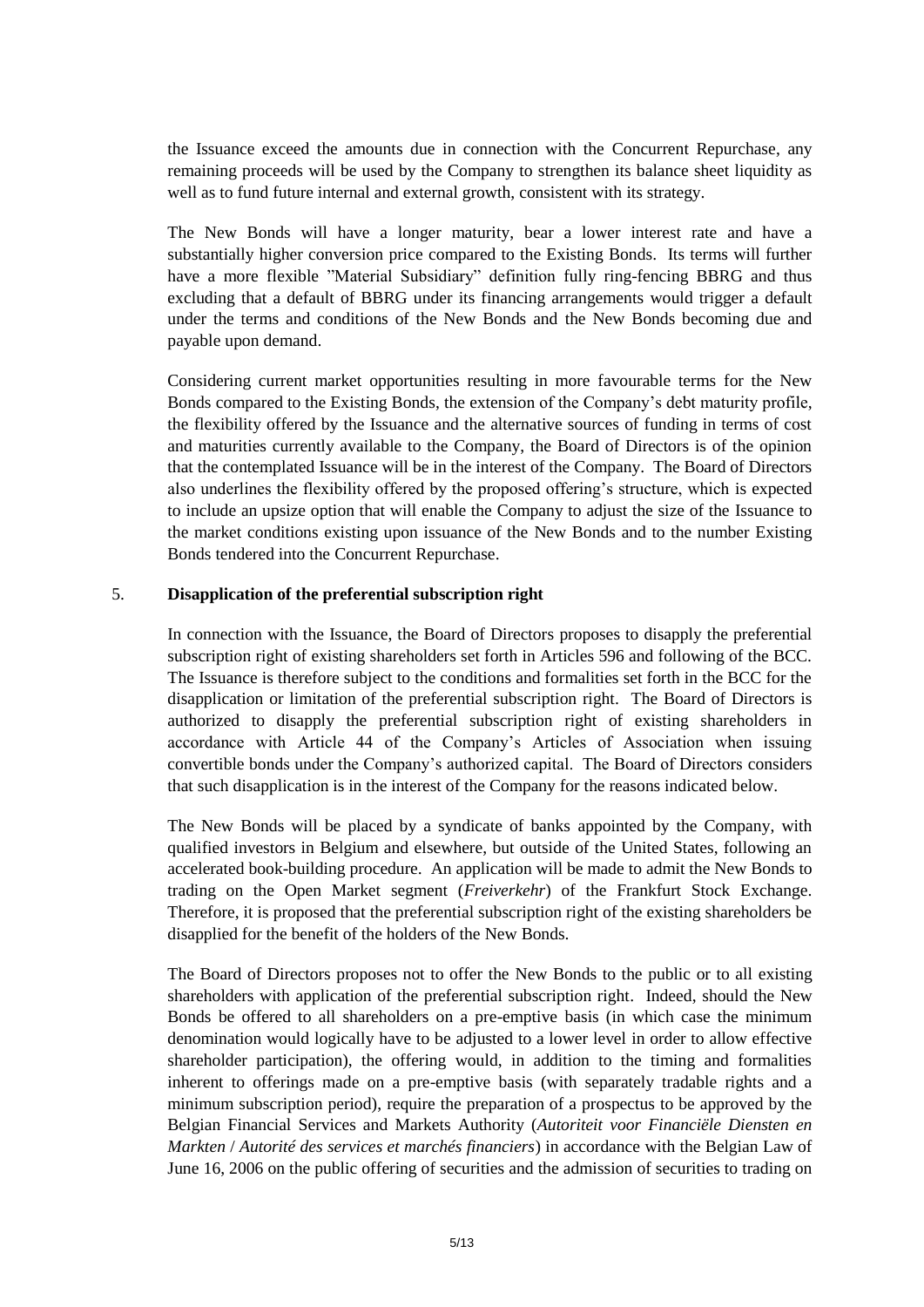a regulated market. The preparation and approval of such a prospectus would necessarily extend over a significant period of time, which would prevent the Company from seizing market opportunities and accessing the capital markets in a timely and efficient manner.

The Board of Directors further noted that should the New Bonds be offered first to all existing shareholders with application of the preferential subscription right, the Existing Bondholders would be deprived from the opportunity (depending on the book-building procedure) to reinvest the proceeds of the Concurrent Repurchase in securities with similar features and denomination, which might jeopardize the Concurrent Repurchase.

In addition, the Board of Directors intends to mitigate dilution for existing shareholders by paying upon conversion of the New Bonds (as is the case for Existing Bonds), where possible, (i) the principal amount of the New Bonds in cash and, (ii) if the then prevailing share price is above the conversion price, the upside in existing shares of the Company. The Board of Directors initiated in 2014 a share buyback program in order to purchase shares, in a number sufficient to pay the difference between the conversion price and the prevailing share price upon conversion of the Existing Bonds. On the date hereof, the Company has acquired an amount of 3,997,426 treasury shares under such buyback program, 1,868,033 of which are specifically held in connection with any existing or future convertible bonds.

It is further expected that the initial conversion price of the New Bonds will range between EUR 46 and EUR 51, which represents a significant increase compared to the EUR 37.06 conversion price of the Existing Bonds and which, depending on the final conversion price of the New Bonds, the final amount of the Issuance and the number of Existing Bonds effectively tendered into the Concurrent Repurchase, could potentially reduce the current financial dilution risk for existing shareholders of the Company.

For these reasons, the Board of Directors considers that an institutional private placement, and the resulting disapplication of the preferential subscription right of existing shareholders, are in the best interests of the Company.

#### 6. **Conversion price of the New Bonds**

As indicated above, the initial conversion price of the New Bonds will be determined as the result of an accelerated book-building procedure conducted with a broad range of qualified investors in Belgium and elsewhere, but outside of the United States, that will be organized for the Company by a syndicate of banks. Within this procedure, qualified investors will be able to indicate to the banks their interest to subscribe for the New Bonds, as well as the main terms (including the principal amount, the interest rate and the conversion price) for such subscription. On the basis of this process and taking into account the demand and interest of investors, the final terms of the New Bonds, including the conversion price, will be determined by the Company, upon recommendation from the banks.

The conversion price of the New Bonds is expected to include a premium to the market price of the Company's shares at the time of placement of the New Bonds. As the conversion price will be determined following a book-building procedure involving a broad range of qualified investors, the final conversion price will reflect the market price of the New Bonds.

The Company will have the right to effect certain transactions with respect to the share capital or similar transactions, but the conversion price will then need to be adjusted and reduced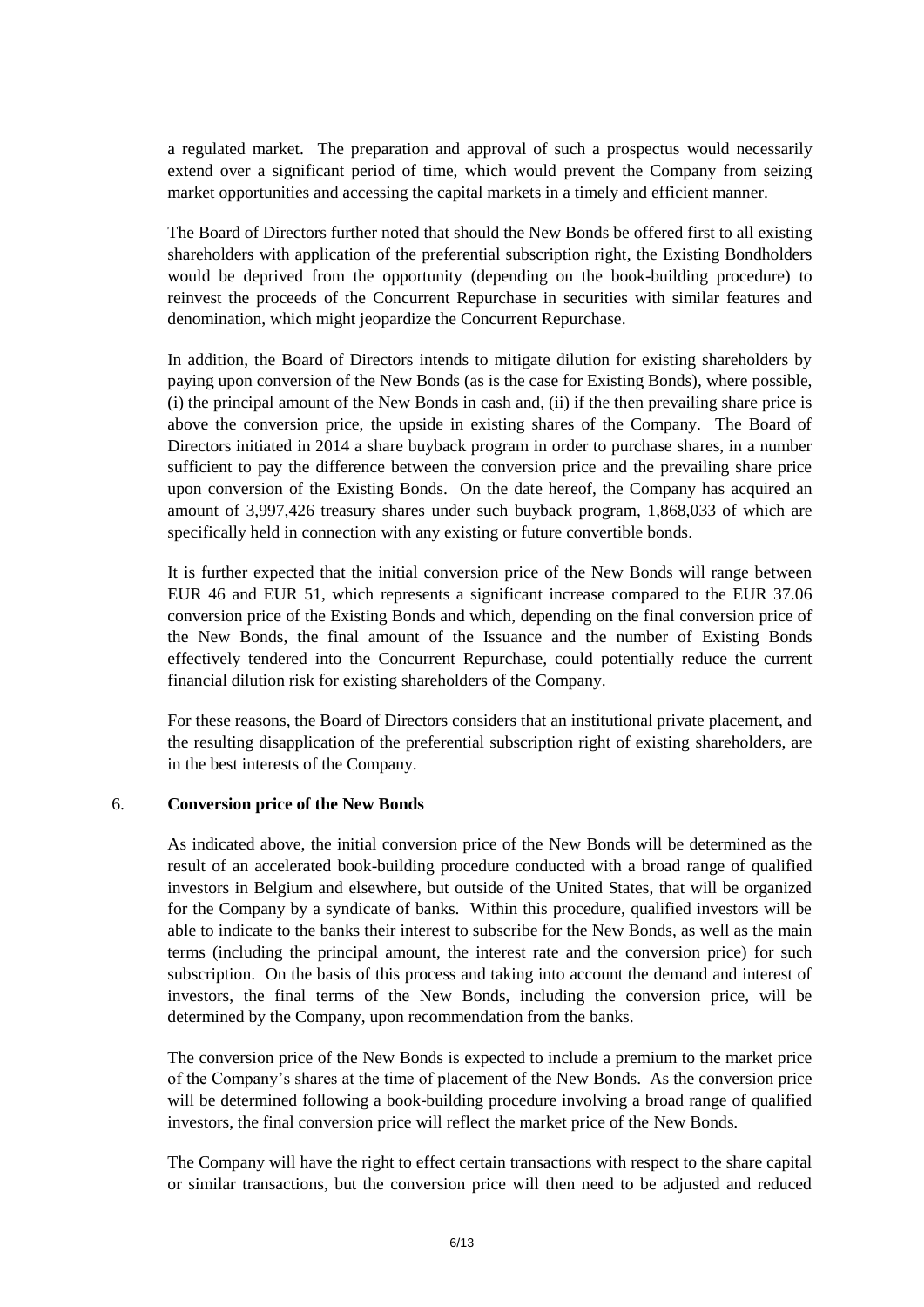based on specific formulas that will be included in anti-dilution mechanisms customary in the Euromarkets and set forth in the Conditions. These formulas will be described in detail in the Conditions, of which the latest draft is attached as Annex A to this report. These adjustment mechanisms are customary for securities of the type of the New Bonds. They are also consistent with the principles set forth in Article 490 of the BCC.

Taking into account the aforementioned benefits of the transaction for the Company (see section [4](#page-3-0) above), the Board of Directors believes that the contemplated method to determine the conversion price of the New Bonds is reasonable, appropriate and justified since it strikes a reasonable balance between the interests of the existing shareholders and those of the bondholders.

#### 7. **Financial consequences of the transaction for the shareholders**

The Conditions contemplate that upon conversion of the New Bonds, the Company may decide to deliver new shares, existing shares or cash (see  $2(f)$  and  $2(g)$  above). The following paragraphs, which discuss the financial consequences of the Issuance for existing shareholders in accordance with Article 596 of the BCC, are only relevant insofar as the Company would elect to deliver new shares upon conversion of the New Bonds.

As mentioned above, this is not the intention of the Board of Directors. In order to mitigate dilution for existing shareholders upon conversion of the New Bonds (as is the case for the Existing Bonds), the Board of Directors intends where possible, to repay the principal amount of the New Bonds in cash and, if the then prevailing share price is above the conversion price, pay the upside in existing shares of the Company. The Board of Directors initiated in 2014 a share buyback program in order to purchase, amongst others, shares, in a number required in order to pay the difference between the conversion price and the prevailing share price upon conversion of the Existing Bonds. On the date hereof, the Company holds an amount of 3,997,426 treasury shares acquired under such buyback program.

#### (a) *Introduction*

Notwithstanding the intentions of the Board of Directors set forth above, in the event New Bonds would be converted into new shares, the Company will have to issue new shares, and the share capital of the Company will be increased as further described in section [\(b\).](#page-7-0) The effect for existing shareholders of the Company of the issue of new shares upon conversion of the New Bonds can be summarised and illustrated below (all information is given for illustration purposes only).

The actual effects of the proposed transaction cannot be determined with any certainty, as the key financial parameters of the Issuance, such as the conversion price of the New Bonds to be issued and the acceptance rate of the Concurrent Repurchase, are unknown as of the date of this report, and will not be known until after the placement of the New Bonds and the completion of the Concurrent Repurchase.

Furthermore, after the Issuance, it is not yet certain whether, or in which proportion, the remaining Existing Bonds (not tendered into the Concurrent Repurchase) and the New Bonds will be converted. If, at the time of conversion of the New Bonds, the issue price per underlying share is lower than the prevailing market price of the shares, this will entail a financial dilution of the existing shareholders, in addition to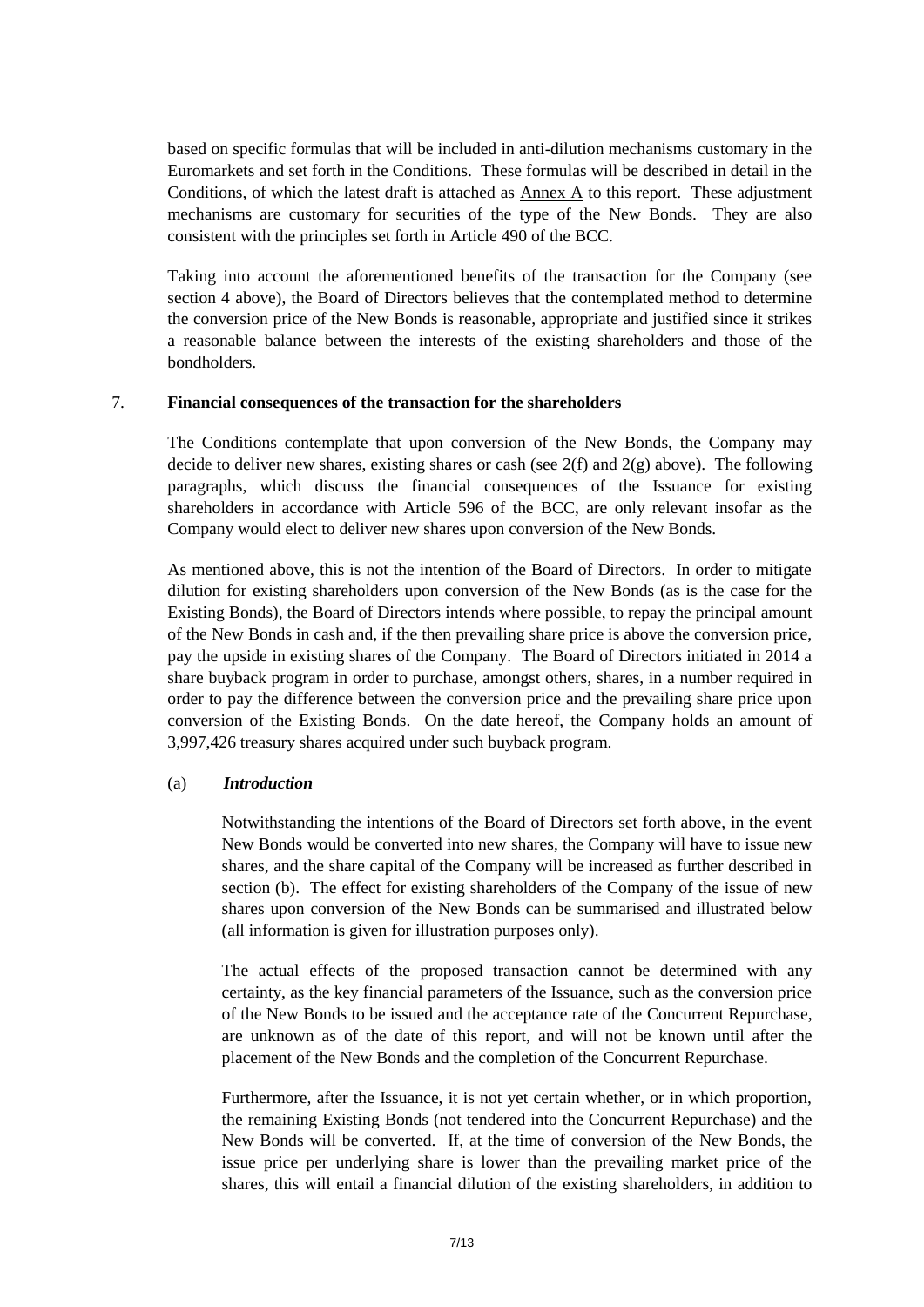the dilution due to the issuance of new shares illustrated in section [\(b\).](#page-7-0) As the evolution of the market price of the shares cannot be predicted with certainty, the possible financial dilution entailed by the conversion of the New Bonds cannot be described.

Accordingly, the discussion set out below of the financial consequences of the transaction for existing shareholders is purely illustrative and hypothetical, and is based on purely indicative financial parameters. The actual conversion price and the level of discount of shares issuable to the then prevailing share price, as well as the number of New Bonds to be issued, may vary from the hypothetical values used in this report.

## <span id="page-7-0"></span>(b) *Illustrative description of impact of the Issuance*

Subject to the methodological reservations noted above, the tables below reflects the impact of the Issuance at various conversion price levels under the following three hypothesis:

- 50 % of the Existing Bonds are tendered into the Concurrent Repurchase (*i.e*., the hit ratio) (" $Hypothesis 1$ ");
- 75% of the Existing Bonds are tendered into the Concurrent Repurchase ("Hypothesis 2"); and
- at least 85% of the Existing Bonds original issued are tendered into the Concurrent Repurchase and the Company exercised its optional redemption right in respect of the remaining not tendered Existing Bonds (*i.e*., no Existing Bonds are outstanding) ("Hypothesis 3").

The tables below are further based on the following assumptions:

- the aggregate amount of gross proceeds of the Issuance amounts to EUR 250 million in Hypothesis 1, EUR 300 million in Hypothesis 2 and EUR 380 million in Hypothesis 3;
- all New Bonds are immediately converted into new shares (maximal dilution);
- all Existing Bonds not tendered into the Concurrent Repurchase are immediately converted into new shares (maximal dilution);
- if at least 85% of the Existing Bonds originally issued are tendered into the Concurrent Repurchase, the Company exercises its option redemption right under the terms and conditions of the Existing Bonds to redeem any outstanding Existing Bonds;
- none of the existing shareholders subscribes for the New Bonds (maximal dilution);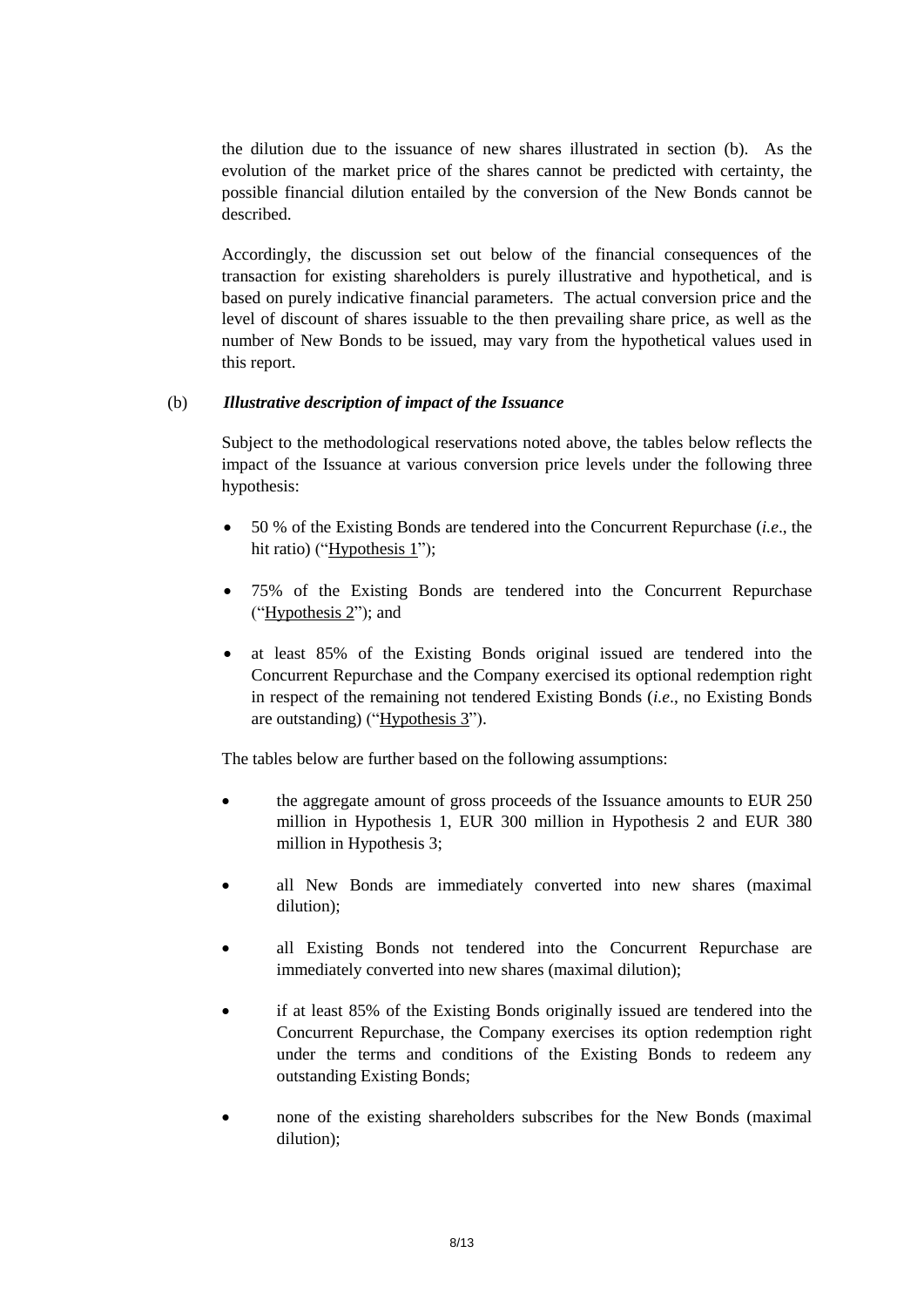- the conversion price of the New Bonds is higher than the prevailing market price of the shares (no financial dilution);
- no stock option entitling their holders to acquire new shares is exercised (no additional dilution)<sup>1</sup>;
- the Company has 60,125,525 outstanding shares and a share capital of EUR 176,957,000.00;
- the conversion price is comprised between EUR 46 and EUR 51; and
- upon conversion of the New Bonds, the Company will deliver new shares (and not existing ones).

 $\overline{1}$ <sup>1</sup> There are [●] stock options outstanding under the Company's stock option plans, in the form of subscription rights, which are convertible into  $\lceil \bullet \rceil$  new shares. These options could therefore have an impact on the Company's share capital and number of outstanding shares. It is however not yet certain whether, or in which proportion, the stock options will be exercised. If, at the time of exercise of the options, their exercise price per underlying share is lower than the prevailing market price of the shares, this will entail a financial dilution of existing shareholders in addition to the dilution due to the conversion of the New Bonds. As the evolution of the market price of the shares cannot be predicted with certainty, the possible financial dilution entailed by the exercise of the stock options cannot be described. There are no other stock options or subscription rights which have been granted by the Company and which give their holders the right to acquire new shares.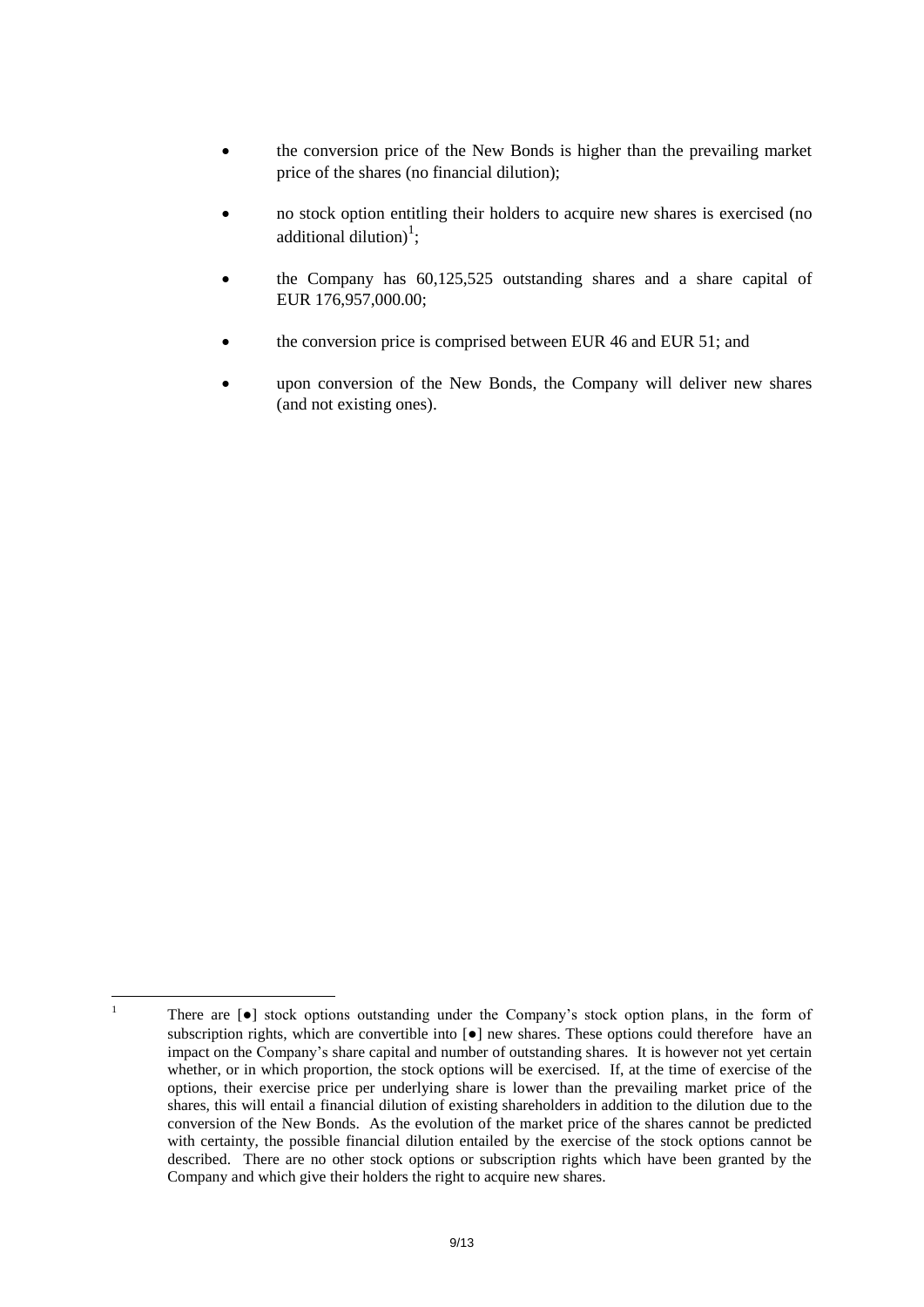| Hypothesis $1:50\%$ of Existing Bonds tendered                    |                |                |                |                |                |                   |  |
|-------------------------------------------------------------------|----------------|----------------|----------------|----------------|----------------|-------------------|--|
| <b>Conversion price</b>                                           | €46            | €47            | €48            | €49            | €50            | €51               |  |
| Shares pre-<br>conversion                                         | 60,125,525     | 60,125,525     | 60,125,525     | 60,125,525     | 60,125,525     | 60,125,525        |  |
| New shares upon<br>conversion New<br><b>Bonds</b>                 | 5,434,783      | 5,319,149      | 5,208,333      | 5,102,041      | 5,000,000      | 4,901,961         |  |
| New shares upon<br>conversion Existing<br>bonds                   | 4,047,491      | 4,047,491      | 4,047,491      | 4,047,491      | 4,047,491      | 4,047,491         |  |
| Total number of<br>shares post<br>conversion                      | 69,607,798     | 69,492,164     | 69,381,349     | 69,275,056     | 69,173,016     | 69,074,976        |  |
| Share capital post-<br>issue $(\epsilon)$                         | 204,855,750.00 | 204,515,440.10 | 204,189,309.78 | 203,876,490.90 | 203,576,184.78 | 203, 287, 655. 37 |  |
| Fractional value of<br>the shares post<br>conversion $(\epsilon)$ | 2.943          | 2.943          | 2.943          | 2.943          | 2.943          | 2.943             |  |
| Existing<br>shareholders' share<br>of share capital               | 86.38%         | 86.53%         | 86.66%         | 86.80%         | 86.92%         | 87.05%            |  |

## *Hypothesis 1 : 50% of Existing Bonds tendered*

 $\overline{\phantom{a}}$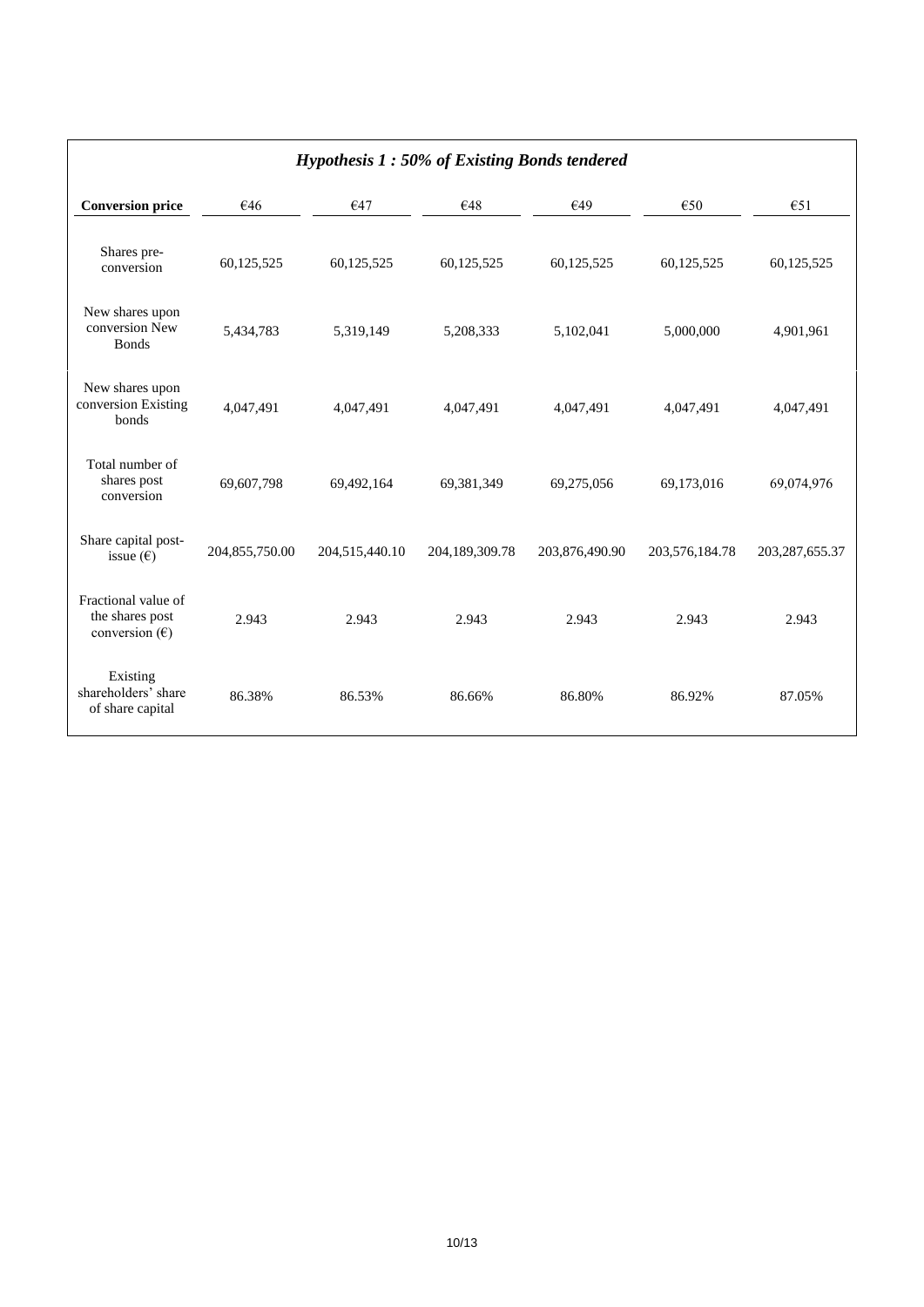|                                                                      |                | ✔ ▲            |                |                |                   |                   |
|----------------------------------------------------------------------|----------------|----------------|----------------|----------------|-------------------|-------------------|
| Conversion<br>price                                                  | €46            | €47            | €48            | €49            | €50               | €51               |
| Shares pre-<br>conversion                                            | 60,125,525     | 60,125,525     | 60,125,525     | 60,125,525     | 60,125,525        | 60,125,525        |
| New shares<br>upon conversion<br>New Bonds                           | 6,521,739      | 6,382,979      | 6,250,000      | 6,122,449      | 6,000,000         | 5,882,353         |
| New shares<br>upon conversion<br><b>Existing Bonds</b>               | 2,023,745      | 2,023,745      | 2,023,745      | 2,023,745      | 2,023,745         | 2,023,745         |
| Total number of<br>shares post<br>conversion                         | 68,671,009     | 68,532,249     | 68,399,270     | 68,271,719     | 68,149,270        | 68,031,623        |
| Share capital<br>post conversion<br>$(\epsilon)$                     | 202,098,780.69 | 201,690,408.81 | 201,299,052.43 | 200,923,669.77 | 200, 563, 302. 43 | 200, 217, 067. 13 |
| Fractional value<br>of the shares<br>post conversion<br>$(\epsilon)$ | 2.943          | 2.943          | 2.943          | 2.943          | 2.943             | 2.943             |
| Existing<br>shareholders'<br>share of share<br>capital               | 87.56%         | 87.74%         | 87.91%         | 88.07%         | 88.23%            | 88.38%            |

# *Hypothesis 2 : 75% of Existing Bonds tendered*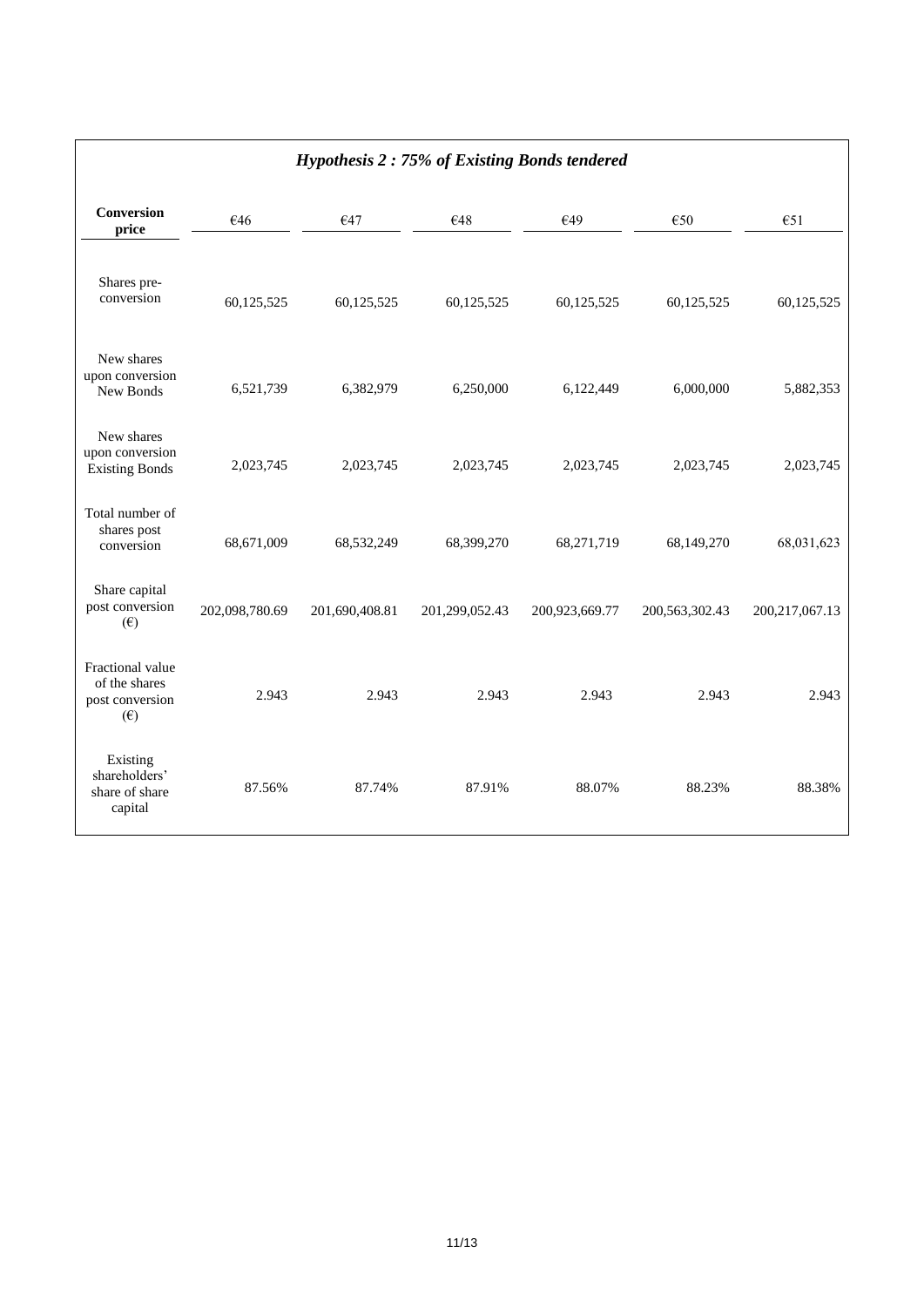| <b>Hypothesis 3: No Existing Bonds are outstanding</b>         |                   |                |                  |                |                |                |  |
|----------------------------------------------------------------|-------------------|----------------|------------------|----------------|----------------|----------------|--|
| <b>Conversion price</b>                                        | €46               | €47            | €48              | €49            | €50            | €51            |  |
| Shares pre-issue                                               | 60,125,525        | 60,125,525     | 60,125,525       | 60,125,525     | 60,125,525     | 60,125,525     |  |
| Number of new<br>shares upon<br>conversion New<br><b>Bonds</b> | 8,260,870         | 8,085,106      | 7,916,667        | 7,755,102      | 7,600,000      | 7,450,980      |  |
| New shares upon<br>conversion Existing<br><b>Bonds</b>         |                   |                |                  |                |                |                |  |
| Total number of<br>shares post-issue                           | 68,386,395        | 68,210,631     | 68,042,192       | 67,880,627     | 67,725,525     | 67,576,505     |  |
| Share capital post-<br>issue $(\epsilon)$                      | 201, 261, 159. 21 | 200,743,888.16 | 200, 248, 170.08 | 199,772,685.38 | 199,316,220.08 | 198,877,655.37 |  |
| Fractional value of<br>the shares post-issue<br>$(\epsilon)$   | 2.943             | 2.943          | 2.943            | 2.943          | 2.943          | 2.943          |  |
| Existing<br>shareholders' share<br>of share capital            | 87.92%            | 88.15%         | 88.37%           | 88.58%         | 88.78%         | 88.98%         |  |

As to the evolution of the share capital, the following should be noted. On the date of this special report, the Company's share capital amounts to EUR 176,957,000.00 represented by 60,125,525 shares without nominal value, each share representing one  $60,125,525$ <sup>th</sup> of the Company's share capital. The current fractional value of the Company's shares amounts to EUR 2.943 per share, which is the result of a fraction, the numerator of which is equal to the Company's share capital (*i.e.*, EUR 176,957,000.00) and the denominator of which is equal to the Company's outstanding shares (*i.e.*, 60,125,525 shares). Upon conversion of the New Bonds, the principal amount of these instruments will be allocated as share capital (in an amount per share equal to the fractional value) and issue premium (for the balance).

From an accounting perspective, the aggregate amount of the capital increase (including issue premium as the case may be) resulting from a conversion of New Bonds will be allocated in its entirety to the accounting net equity of the Company. If the issue price of the New Bonds is higher, or lower, respectively, than the accounting net equity of the Company on a per-share basis prior to the completion of the Issuance, this will entail, assuming all New Bonds are converted into new shares, an accretion or a dilution of the accounting net equity per share from an accounting perspective.

In any event, the maximum number of shares issuable upon conversion of the New Bonds cannot exceed the maximum limit that applies to the authorized capital (*i.e.*, EUR 152,175,450.40).